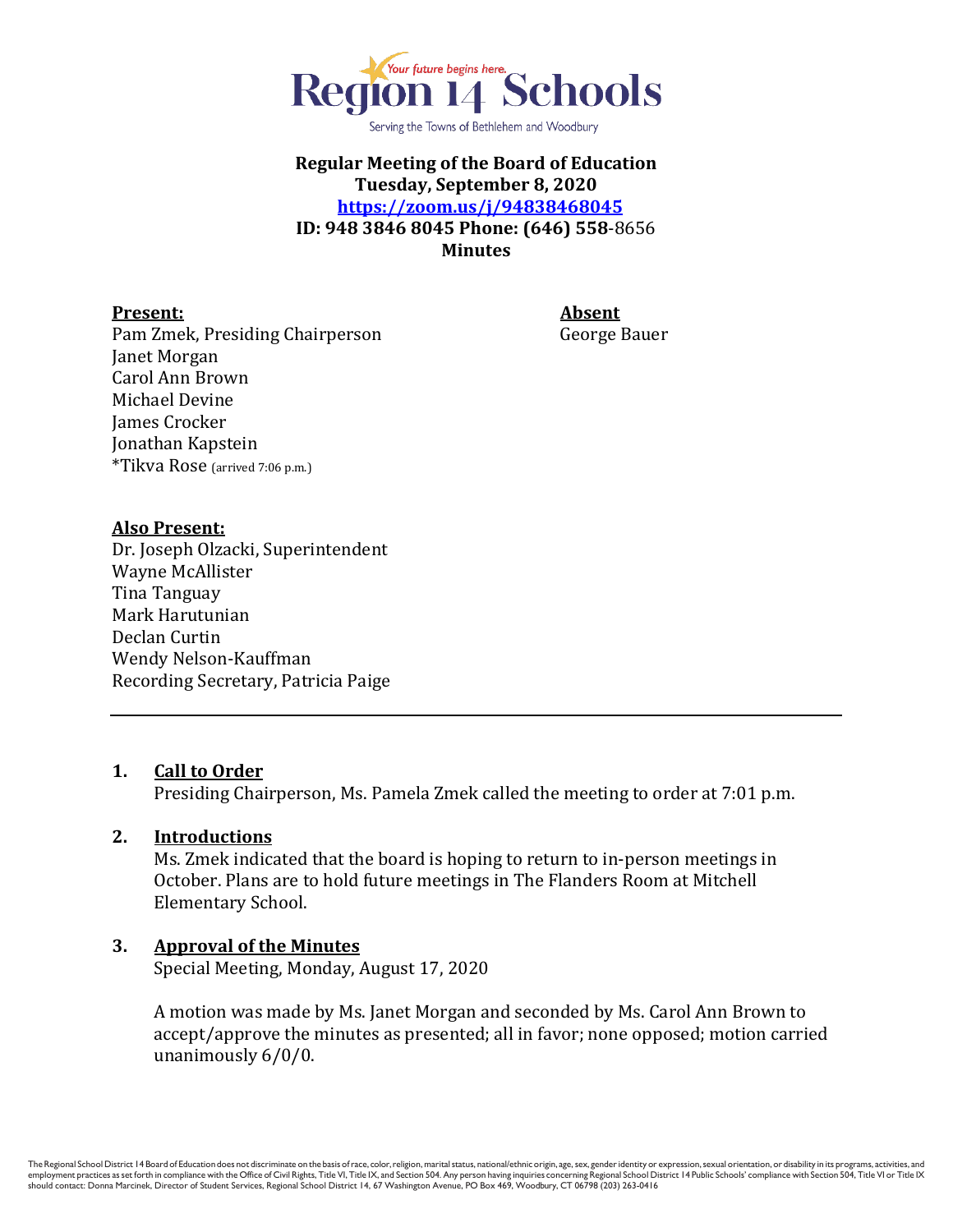Special Meeting, Monday, August 31, 2020

A motion was made by Ms. Janet Morgan and seconded by Ms. Carol Ann Brown to accept/approve the minutes as presented; all in favor; none opposed; motion carried unanimously 6/0/0.

\*Ms. Tivka Rose joined the meeting

### **4. Superintendent's Report**

Dr. Olzacki visited all schools today, the first day of the new-year, likening the students to Christmas morning with all of their excitement. He reported that approximately 10% of the students are partaking in Distance Learning thus far.

With many parents driving students to school, traffic patterns will need to be examined a little closer.

In an abundance of caution, Pre-K opening day has been postponed until Monday, September 21, 2020. The date change is due to information that was received at Central Office indicating that a BES staff member needed to quarantine due to contact tracing. All indicators point to zero exposure to the pre-school community.

The restored bell at Mitchell School opened the new-year and was rung by Floyd Judson, the oldest living graduate of Mitchell Elementary School. Alexander Losh, a kindergarten student and distant relative of Mr. Judson, was also on hand and sounded the bell. Principal Andy Komar stated that students will be chosen each day to ring the bell at the start and end of the school day.

# **A. Covid 19 Update: Mark Harutunian**

Mr. Harutunian indicated that the first day of school went very well. At the close of the day, teachers were asked what worked, what didn't work, and where does there need to be improvement? He continued by stating that he has been in constant contact with the health directors from both Torrington and Pomperaug, Mr. Robert Rubbo and Mr. Neal Lustig respectively, who continue to forward information from their agencies, as well as, from the state.

Mr. Harutunian provided mask protocols to parents/students prior to the first day of school. The information outlined the proper way to wear a mask and right vs. wrong masks.

Dr. Olzacki had conversations with the head custodians at each of the buildings prior to the start of school and thanked them for their hard work for ensuring that the students, faculty and staff came back to classes in a safe and clean learning environment.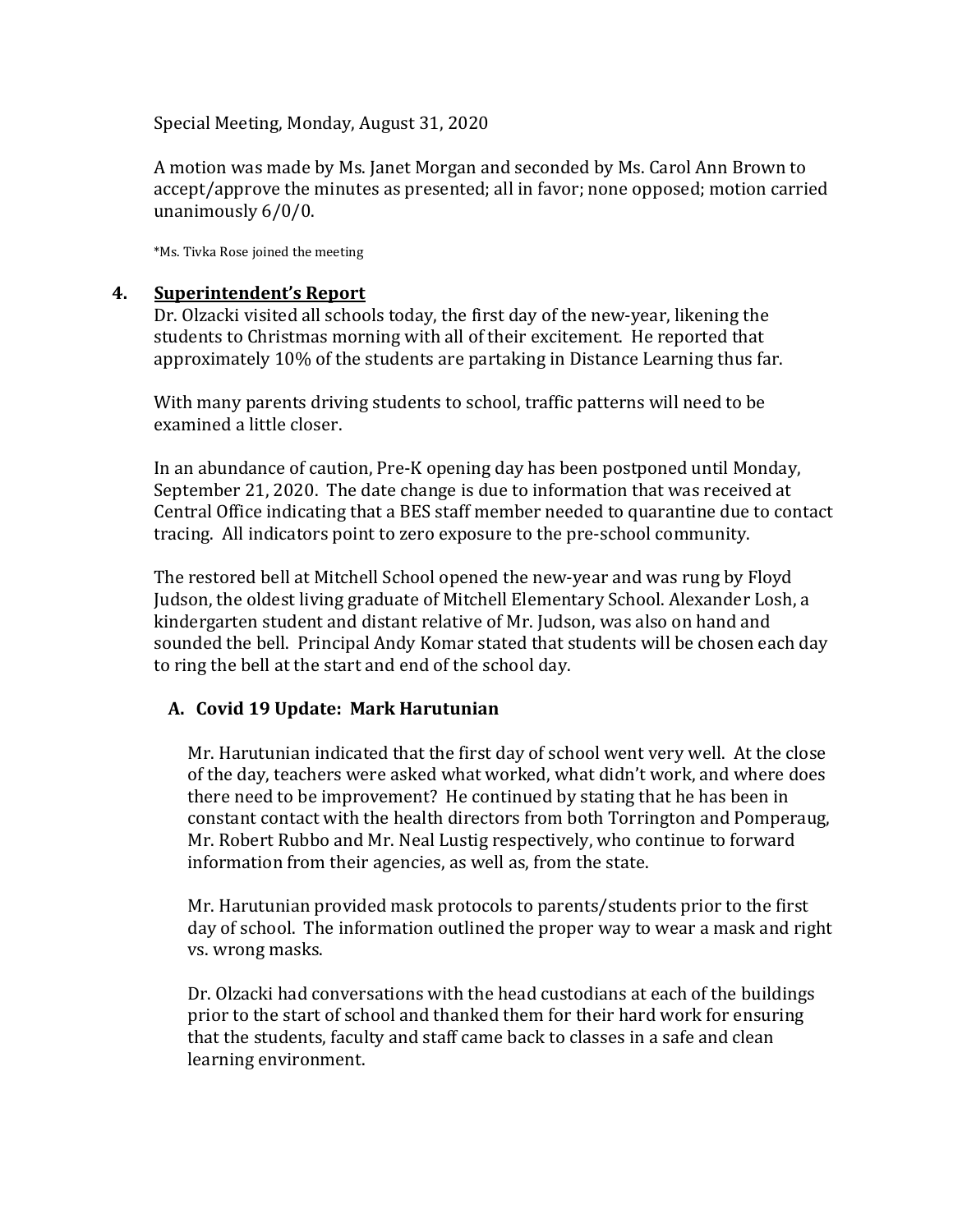### **B. Teaching and Learning: Wendy Nelson-Kaufmann**

Ms. Nelson-Kaufmann rolled out Google Meet to the secondary students, an interactive live streaming app, which was received much better than originally anticipated. Students were asked to respond to a survey about the app, with an approximate 50% student participation rate. The survey yielded many encouraging comments.

A slide presentation was offered on "Creating the 'New Normal'" which summarized the professional learning that was provided to staff last week. Three priorities were emphasized; emotional wellbeing for students, finding the priority academic gaps from unit 1 and promoting technology use to prepare students for pivot to remote learning.

A brief question and answer period ensued immediately following the presentation.

### **C. Athletics: Declan Curtin**

 Mr. Curtin prepared a report outlining the first week of fall sports. To date, there are 146 athletes registered for the season. The athletes were happy to learn that the board made the decision to reconsider their original stance on sports participation and allow certain sports to commence. Topics covered included conditioning, liability waivers, medical trainer responsibilities, football, volleyball, scheduling, fans, videotaping, the tennis courts, concluding the report with the Athlete's Council.

 Of relevance, was the CIAC Press Release dated 9/4/20, which indicated that a decision was made by the association with recommendations from the Department Public Health to not go forth with 11v11 football. "Without DPH support, the CIAC cannot move forward with a full contact season as it would place superintendents and boards of education in the impossible position of acting against the recommendation of a state agency." It was determined that high risk full contact football is no longer a viable option.

### **D. Maintenance Update: Wayne McAllister and Tina Tanguay**

The buildings have been thoroughly cleaned and there is a new verification process in place which occurs every morning. A form was established as a daily check list to be used for high traffic areas. Mr. Wayne McAllister met with the head custodians and also reviewed the process with the union; all are on board. The form is reviewed daily with the building administrator to address what has been accomplished and what still needs to be addressed.